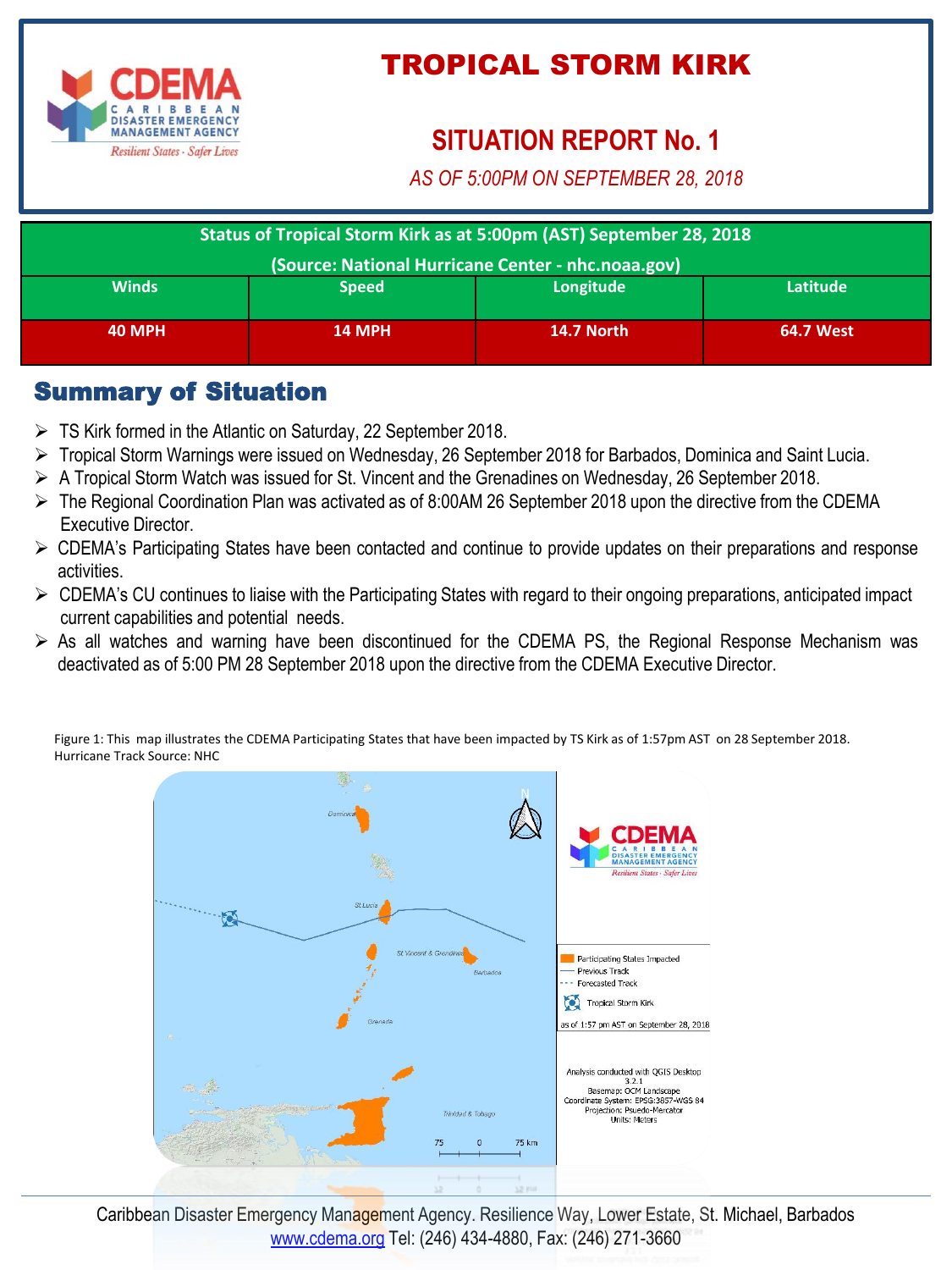### Caribbean Institute For Meteorology And Hydrology (CIMH) Analysis

Disclaimer: *The CIMH provides special weather interpretation of the current and forecasted tropical weather affecting the Caribbean Region and is NOT an official forecasting agency.*

- **WEATHER:** As the cloud mass trailing Tropical storm Kirk continues to move across Barbados and the Central Lesser Antilles today and into tomorrow some periods of intense shower activity and gusty winds can be anticipated. There will be a gradual reduction in activity as the cloud mass continues westward.
- **FLOOD/LANDSLIDES:** Periods of intense rainfall expected across the Windward islands likely concentrated in the south. Flooding and landslides can be expected leading to disruption in some services.
- **WINDS**: Winds should gradually decrease over the warning area however, gusts up to tropical storm force are still possible. Localized tumbling of unsecured objects, flying debris and localized disruptions to power grid are still possible. Tree falls are likely to occur in some areas as saturation levels increase.
- **WAVES**: Swells in excess of 5 m resulting in choppy seas and rough waters can still be expected across the island chain. Damage to water craft possible if not secured. Significant risk to small craft operators.

### Caribbean Disaster Emergency Management Agency (CDEMA) Actions

- As all watches and warning have been discontinued for the CDEMA PS, the Regional Response Mechanism was deactivated as of 5:00 PM September 28, 2018 upon the directive from the CDEMA Executive Director.
- The Regional Response Units CDRU, CDAC, COST, RNAT and SAR have been stood-down.
- The Regional Response Mechanism- Caribbean Development Partners Group Disaster Management (CDPG DM), convened its final briefing on TS Kirk at 1:00 pm today.
- The CDEMA CU wishes to thank its Participating States and Partners for their support and commitment to the RRM.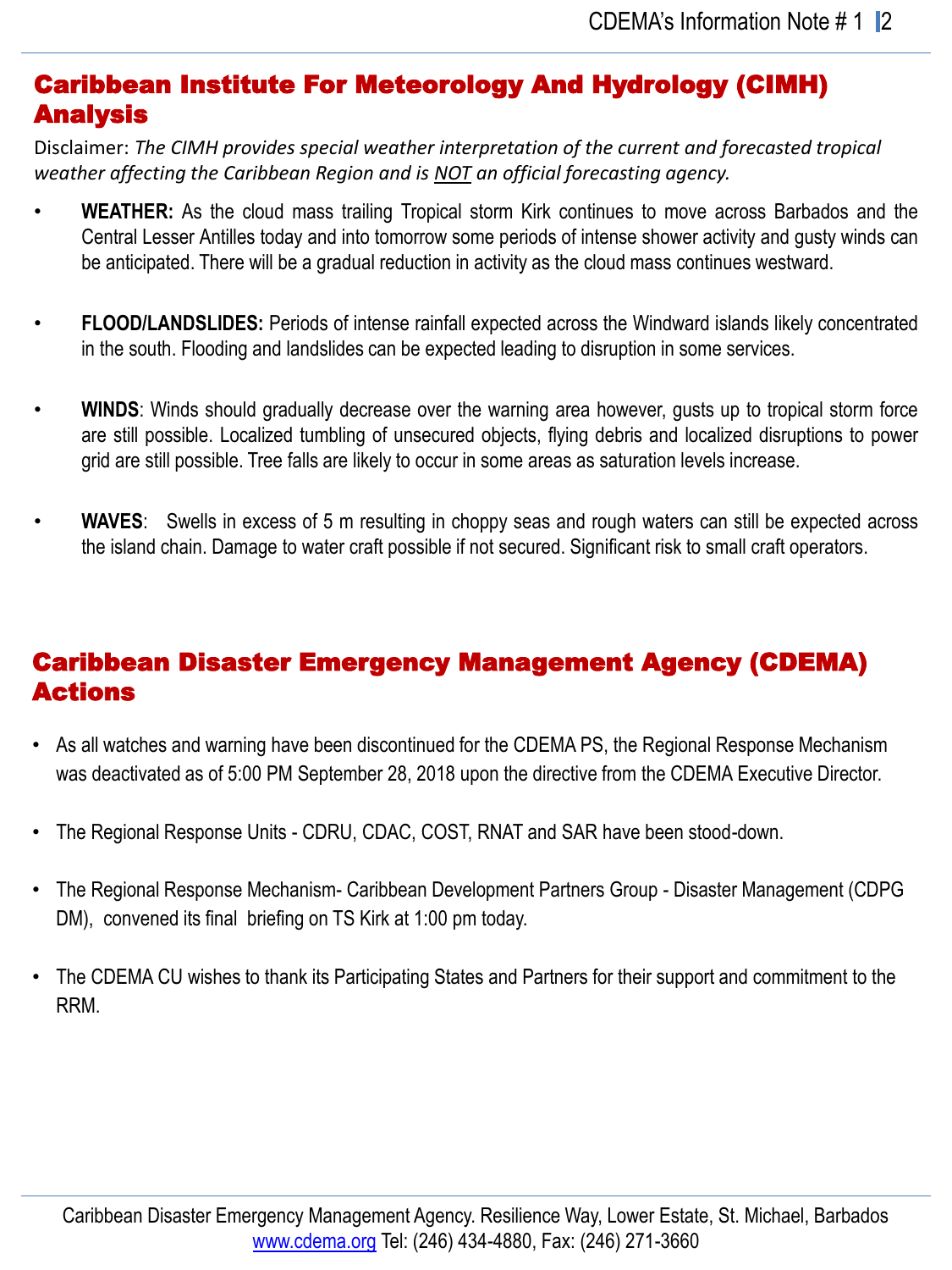## Summary of National Actions Undertaken by CDEMA PS



**COMMONWEALTH OF DOMINICA**

#### **ODM**

- There were no reports of damages or casualties.
- The Prime Minister, Honourable Roosevelt Skerrit addressed the Nation at 7am on Friday, 28 September 2018, informing the general public that the county has returned to a state of normalcy however, schools will remain closed for today.
- On Wednesday, 26 September, 2018 at 7:00 pm an announcement was made with regards closure of all schools for Thursday. As of Friday Morning, schools remain closed, and will reopen on Monday 1st of October 2018.
- Suspended all businesses (Public and Private Sector) on Thursday, 27 September, 2018.
- All hurricane Shelters (113) were opened from 7pm on Wednesday 26 September ,2018 and will be closed later today, Friday, 28 September, 2018.
- All health facilities are functional and in a state of readiness to receive patients. They remain on alert.
- The Dominica Water and Sewerage Company (DOWASCO) advised of suspension of water service to its customers as a precautionary measure. However, water will be restored today Friday 28 September 2018.
- The Police and Fire Services have been making patrols in their respective areas and providing reports. No need for action at this time.
- Press Releases, weather reports and Public Service Announcements have been distributed to all Media Houses.
- The National Emergency Planning Organization continues to coordinate the response to this emergency.
- The National Emergency Operations Centre has been deactivated.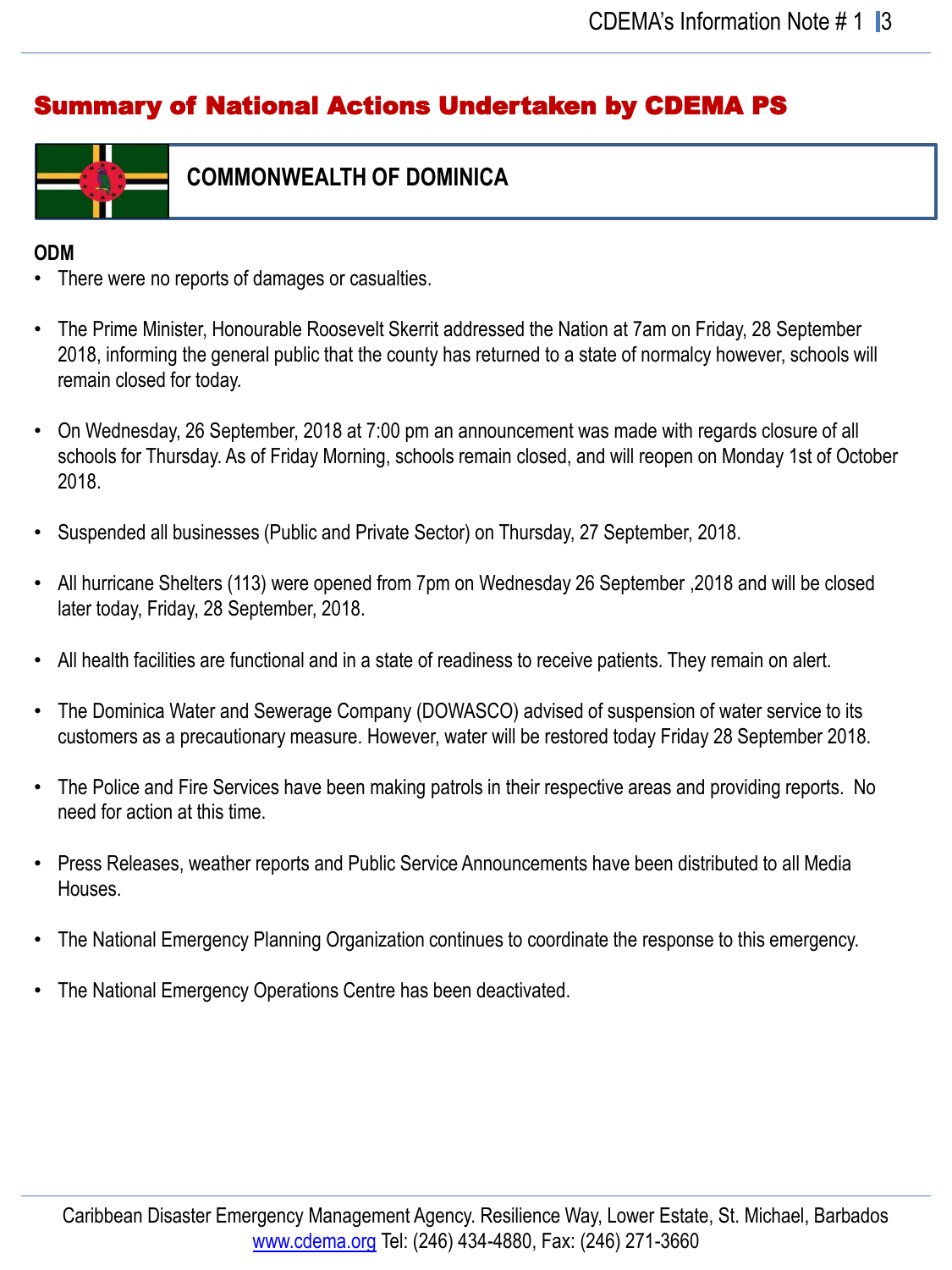## Summary of National Actions Undertaken by CDEMA PS



**GRENADA**

#### **NADMA**

- The Permanent Secretary with responsibility for Disaster Management was briefed on the current situation and possible courses of action. Information was provided to all Heads of Departments, the National Emergency Advisory Council (NEAC) and the local communities in the north of the Island which is forecasted to receive the highest rainfall amounts. District Coordinators were advised to be on the ready for persons who may need to be evacuated to shelters.
- The northern part of the Island as well as Carriacou and Petite Martinique were put on full alert for heavy rains, possible storm force winds, landslides and flooding.
- Flood and landslide warnings were issued across the country in areas prone to these two hazards.
- There were no casualties or damages reported.
- A special media briefing was held with the head of the local Met. Service and the National Disaster Management Agency. The flooding and landslide hazards were re-iterated and persons were warned to be vigilant and to follow the advisories issued by the National Authority.
- All information relative to the passage and position of TS Kirk were relayed to State media houses and posted through the national alert and communication links.



**TRINIDAD AND TOBAGO**

#### **ODPM**

- The Ministry of Rural Development and Local Government field officers are conducting damage assessments in communities impacted by today's adverse weather.
- The Trinidad and Tobago Meteorological Service (TTMS) issued an Adverse Weather Alert #1 Yellow Level from 11:30 a.m. to 8:00 p.m. today Friday 28th September, 2018; however this was discontinued at 4:00 p.m.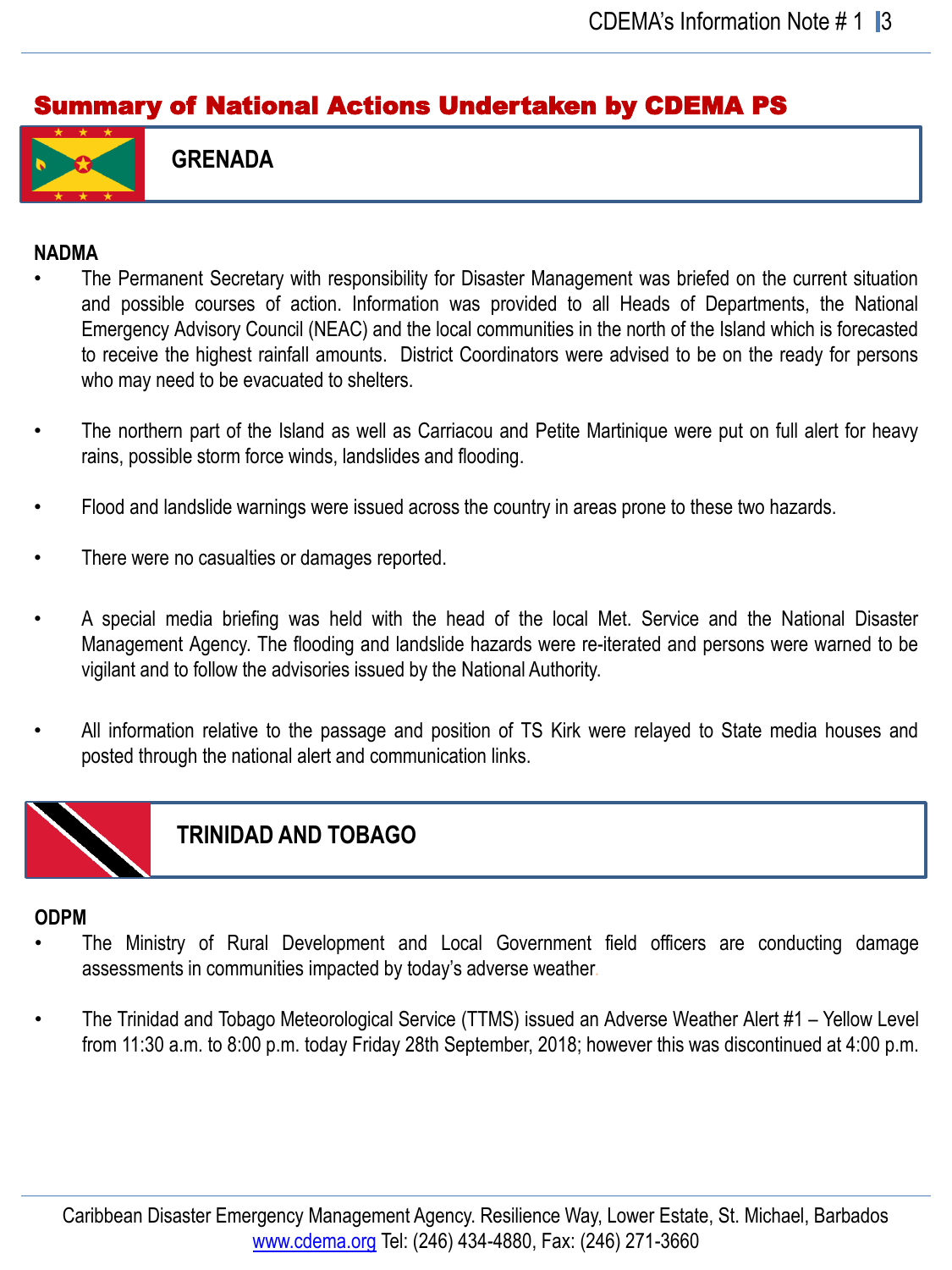## Summary of National Actions Undertaken by CDEMA PS



### **SAINT LUCIA**

#### **NEMO:**

Preliminary reports indicate the following:

- Damage to the agricultural sector, particularly banana farming.
- Damages to a few roofs and two collapsed structures reported thus far.
- Reports of fallen trees. Debris is being cleared by the Ministry of Infrastructure
- LUCELEC reported no damage to any of the major electricity infrastructure such as substations or any of the generation systems. There were some downed power lines which resulted in power outages in various areas. Power restoration work has begun and should be restored to the majority of the network by the end of the day.
- Some of the wider areas still without power include: Gros Islet through Beausejour, Bonne Terre and Caye Mange; Marisule through Trouya and Bois d'Orange; Monchy through Desrameaux and Plateau; Babonneau, Bogius, Garrand into Geusneau; Top of Morne Fortune through Pavee into Forrestierre. In the south, Pierrot into Belle Vue, Vieux Fort; and Etangs into Jalousie.
- The Tropical Storm Warning for Saint Lucia was discontinued at 11:00 am today, September 28, 2018. Regular operations for public and private sectors resumed at 1:00 pm.



### **ST. VINCENT & THE GRENADINES**

#### **NEMO**

- A Tropical Storm Watch was issued for St. Vincent and the Grenadines at 5:00 am on 26 September, 2018.
- The National Emergency Council met on 26 September to discuss the plan of action.
- All Schools were closed 27-28 September 2018.
- The EOC was partially activated at 5:00 pm on 27 September 2018.
- Heavy rains in the north-eastern part of mainland St. Vincent resulted in flooding of gullies and rivers from Orange Hill to Sandy Bay.
- On 27 September 2018, high-surf in Sandy Bay displaced three (3) families who sought shelter at the Sandy Bay Government School. The shelter was closed at 3:00 pm on Friday, 28 September 2018 after the families returned to their homes
- There were no reports of major damage or injuries.
- The NEOC was deactivated at 5:00 pm on 28 September 2018.